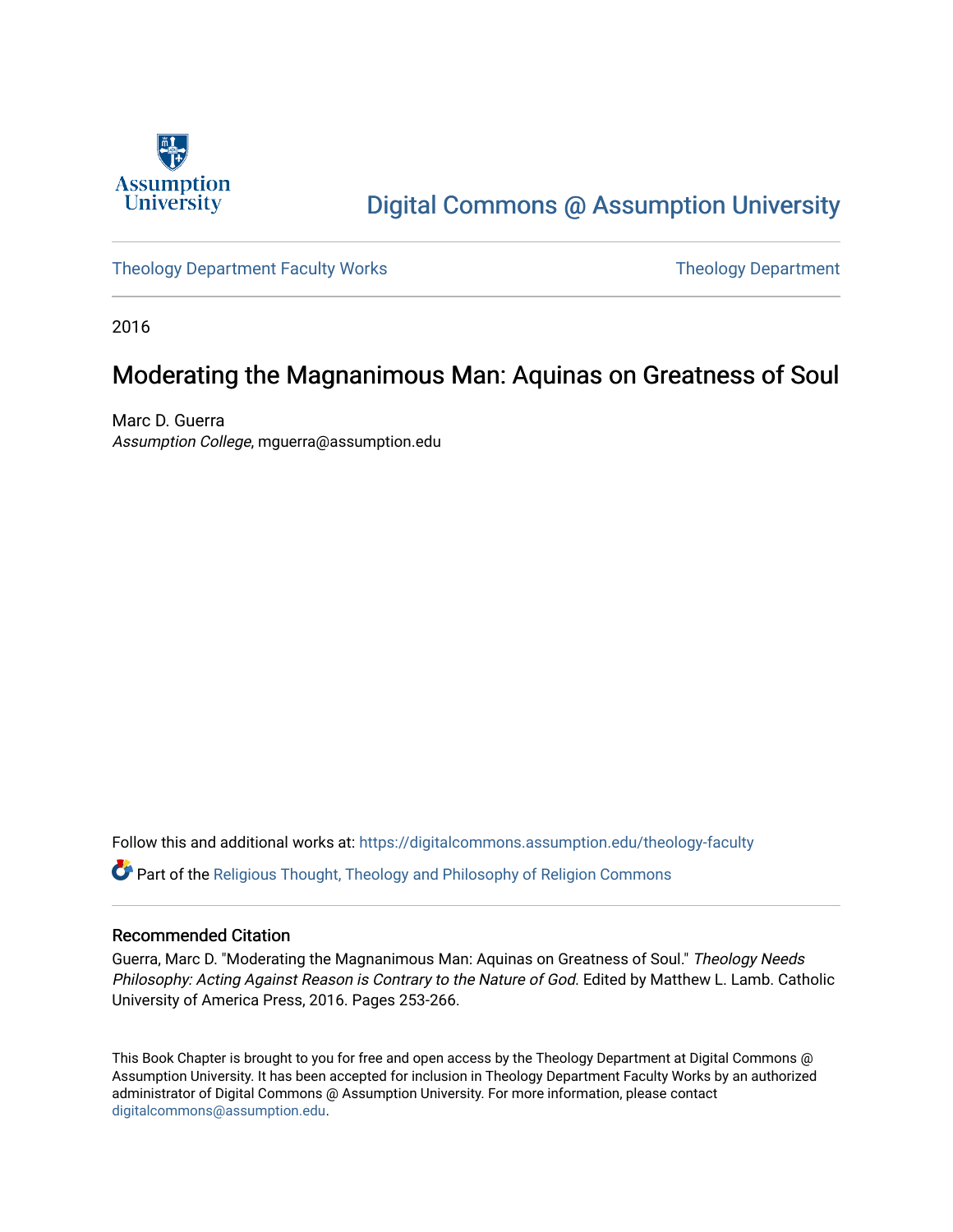#### CHAPTER FIFTEEN

## Moderating the Magnanimous Man

Aquinas on Greatness of Soul

#### MARC D. GUERRA

In a still-influential book published sixty-three years ago, Harry Jaffa argued that St. Thomas Aquinas "mistakes Aristotle's intention," and for that reason Thomas endeavors to "save" the character of the *Nicomachean Ethic's*  magnanimous man "in accordance with what Thomas evidently considers a higher standard of perfection."<sup>1</sup> The higher standard of perfection Jaffa has in mind is "Christian ethics," as revealed in an epigram from Winston Churchill that Jaffa uses to open his book: "It is baffling to reflect that what men call honor does not correspond always to Christian ethics:' Jaffa's argument is not simply that Aristotle's account of the magnanimous man differs from Aquinas's; it is that Aquinas failed to understand that his account of magnanimity was not identical to Aristotle's. Against this view, a growing number of Catholic scholars have argued that Aquinas did not get Aristotle's account of greatness of soul wrong. In fact, he adopted it while appending to it a distinctively Christian teaching on the demands of humility and charity. The argument advanced by these scholars "is not that Aristotle's magnanimous man is a Christian but that his virtue ... is compatible with Christianity."<sup>2</sup>

i. Harry V. Jaffa, *Thomism and Aristotelianism* (Westport, Conn.: Greenwood Press, 1972), 141.

2. Carson Holloway, "Christianity, Magnanimity, and Statesmanship:' *The Review of Politics*  61, no. 4 (Fall, 1999): 595.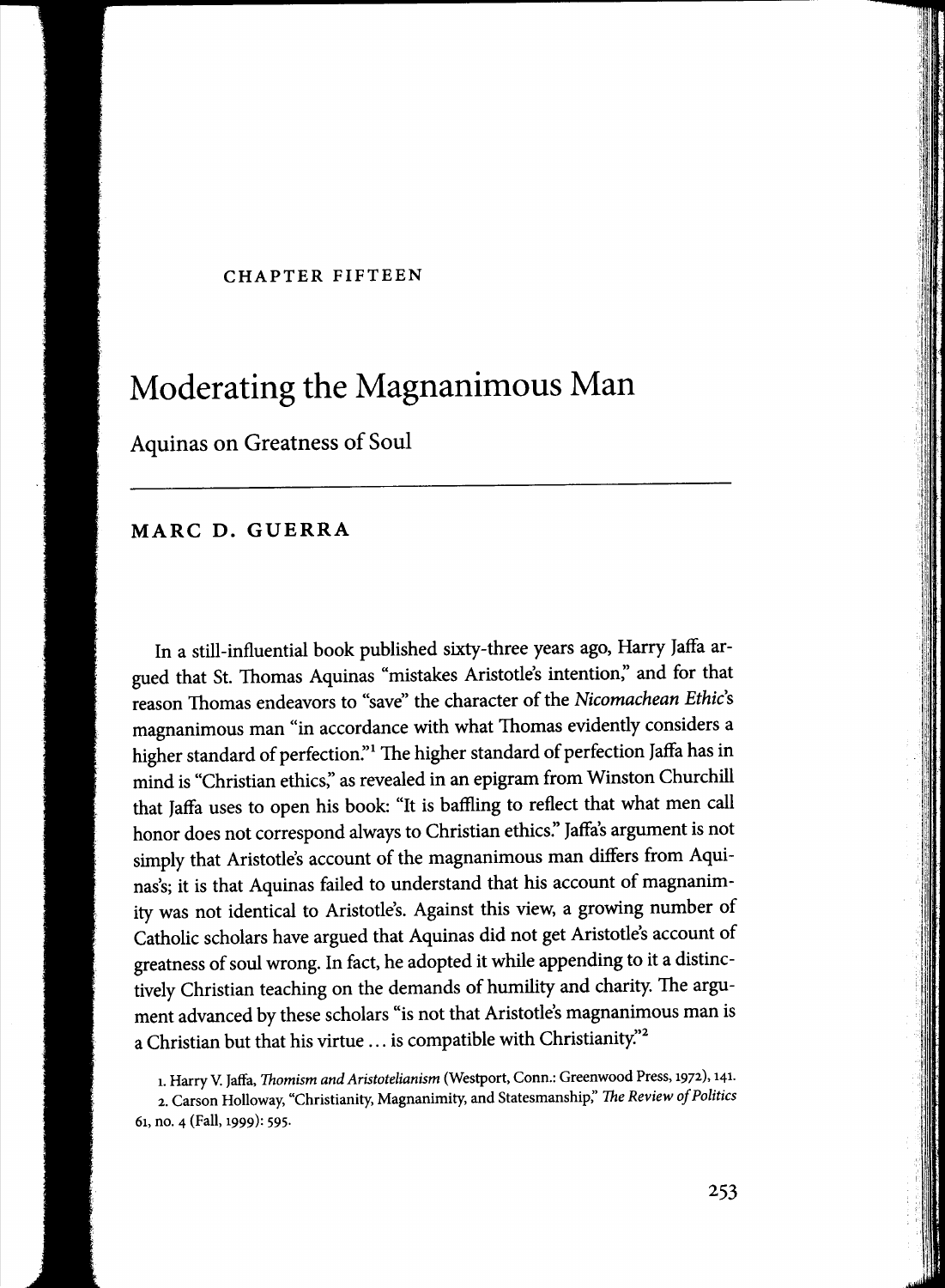While these two camps claim to be in fundamental opposition to each other, they are in reality closer to each other than either one cares to recognize. Both claim that Aquinas understood his teaching on the virtue of magnanimity to be identical to Aristotle's. And both claim that Aquinas's account of magnanimity is, to greater and lesser degrees, necessarily wedded to and framed by his teachings on humility and the infused, theological virtue of charity. However, in my view both of these positions miss the mark, although in different ways. Careful attention to Aristotle's account of magnanimity in the *Nicomachean Ethics* and to Aquinas's presentations of greatness of soul in his commentary on the *Ethics* and in his *Summa theologiae* reveals that neither is the case. Aquinas's teaching on magnanimity knowingly parts company with Book IV of the *Ethics's* account of the magnanimous man in important and in substantive ways. Aquinas implicitly critiques the *Ethics's* surface presentation of the magnanimous man even as he incorporates much of this account's teachings into his own views.<sup>3</sup> Aquinas's view of magnanimity's role in political life is not predominantly shaped by his understanding of the roles that the virtues of Christian humility and the infused theological virtue of charity play in political life. Rather, it is most relevantly rooted in his recognition of the way in which justice, "the most excellent of all the moral virtues,"<sup>4</sup> informs, ennobles, and transcends the realm of human affairs.

Aristotle's presentation of magnanimity *(megalopsychia)* in Book IV of the *Ethics* diverges in subtle but perceptible ways from the manner in which he has previously spoken of particular virtues in this work. Aristotle here does not speak of magnanimity primarily as a mean between two extremes, as he had done in Book III when giving accounts of the ethical virtues of courage and moderation. Rather, Book IV's discussion of magnanimity

3. Mary Keys makes a similar argument in her impressive *Aquinas, Aristotle, and the Promise of the Common Good* (New York: Cambridge University Press, 2006). Keys sees ''Aquinas as offering a subtle yet far-reaching critique of Aristotelian magnanimity, one with roots in Aquinas's theology yet also comprising a philosophic reappraisal of Aristotle's account of human excellence:' She notes that her account concurs "with Vaclav Havel (1991), among others, that reflection on the totalitarian experiences of the twentieth century reveals the humanity and nobility of a magnanimity informed by humility:' See Keys, *Aquinas, Aristotle, and the Promise of the Common Good,* 144. Although I am in broad agreement with Keys on this score, I think Aquinas's own teaching on the virtue of magnanimity is, as I will argue, more relevantly informed by his understanding of the created nature of nature and the natural demands of justice that are upheld by the created natural order than by his "theology" or by his teaching on "humility" or by his emphasis on "natural human sociability" *(Aquinas, Aristotle, and the Promise of the Common Good,* 154).

4. St. Thomas Aquinas, *Summa theologiae* I-II, q. 66, a. 4. All references to this work in this paper are to the following edition: Aquinas, *Summa theologica,* trans. The Fathers of the English Dominican Province (Westminster, Md.: Christian Classics, 1981).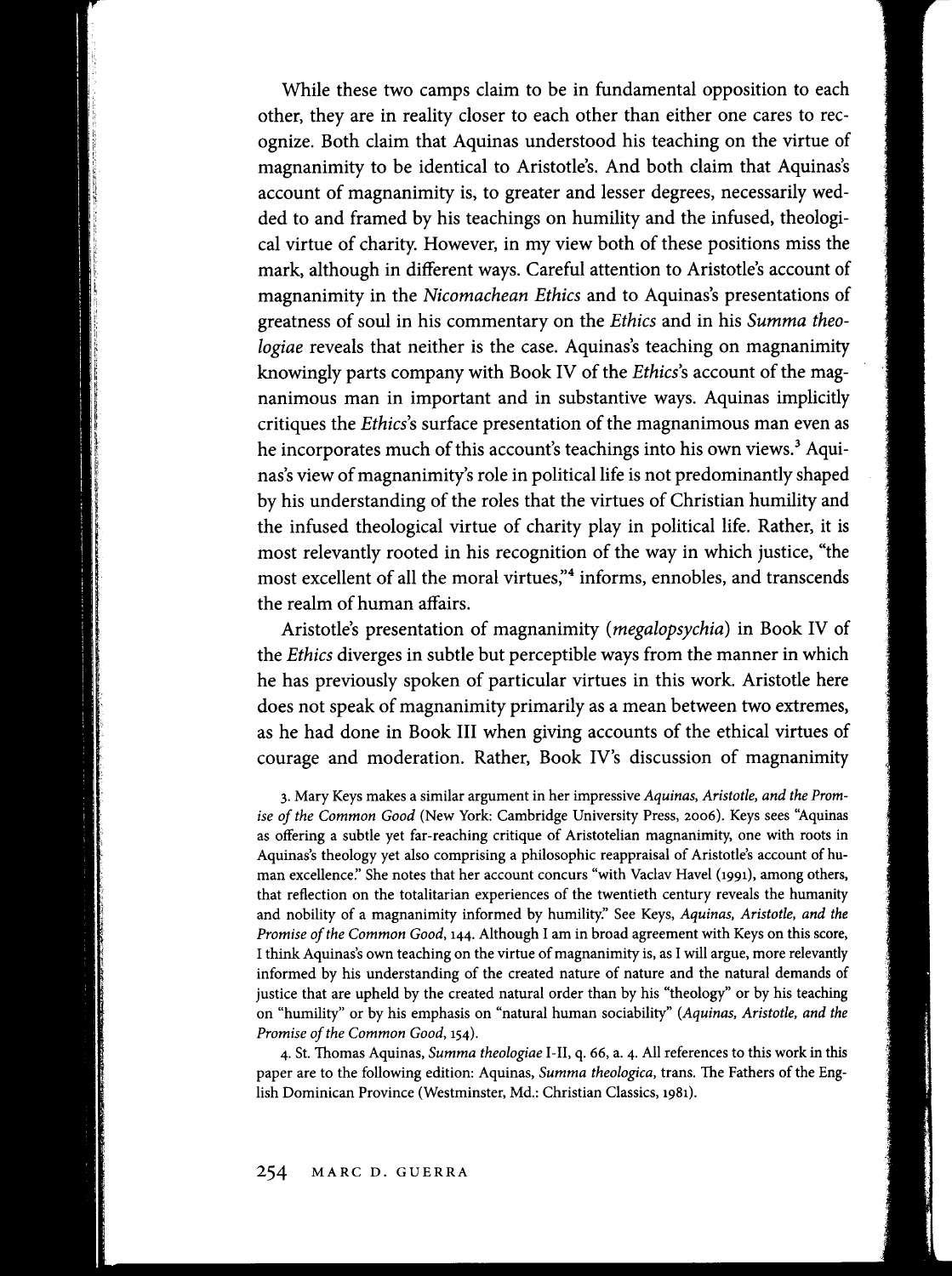brings to light the form that this comparatively rare virtue actually takes in the great-souled man. The magnanimous man subsequently is described as he comes to sight in his own eyes, in the eyes of serious men *(spoudaios),* in the eyes of decidedly lesser men-and, in between the lines, in the eyes of Aristotle himself. As Aristide Tessitore artfully puts it, in "the same way one views a statue by walking around it, Aristotle invites readers to ponder the magnanimous person from several different and even conflicting points of view:'<sup>5</sup>Aristotle deliberately invites his reader to contemplate magnanimity not in the abstract but incarnate, that is, in the person of the great-souled man. Presenting his reader with a portrait of the great-souled man, Aristotle gives an account of the magnanimous man's great deeds and the great honors he rightly claims, and at the same time provides an insightful, if not unproblematic, glimpse into the inner psychic life that characterizes such a man. As we shall see, by choosing to proceed in this way Aristotle quietly draws attention to an irreducible tension that marks the life of the magnanimous man he describes. For on the one hand, the great-souled man "is incapable of living with a view to another-except a friend-since doing so is slavish";<sup>6</sup> on the other, he nevertheless seeks "great honor" from others and looks to perform the kind of "great deed" that necessarily requires others with whom one lives.<sup>7</sup>

From the time it is first mentioned in the *Ethics's* opening catalogue of the virtues,<sup>8</sup> Aristotle carefully distinguishes magnanimity from the more ordinary love of honor. Unlike its unnamed counterpart, magnanimity concerns the love of honor on a grand scale. As his name indicates, the magnanimous man is not simply animated by a love of honor *(philotimia).* He esteems the kind of great honor that is associated with and accompanies the performance of "great deeds:'9 Illustrative of this fact, he is not a man of constant, active civil engagement. He is both seen and said to be slow to act. Although his actions are few, they are "great and notable ones."<sup>10</sup> What is more, he knows that he is in fact worthy of great honors. To underscore the connection between his deeds and his greatness, Aristotle draws a comparison between greatness of soul and greatness of body. As men who are worthy of little and know that they cannot be great-souled, so too can "those who are small ... be elegant and well-proportioned but not beautiful."<sup>11</sup>

5. Aristide Tessitore, *Reading Aristotle's* Ethics: *Virtue, Rhetoric, and Political Philosophy*  (Albany, N.Y.: State University of New York Press, 1996), 28.

6. Aristotle, *Nicomachean Ethics,* trans. Robert C. Bartlett and Susan D. Collins (Chicago: The University of Chicago Press, 2011), 1124b31-1125ai.

9. Ibid., 1124b25. 10. Ibid., 1124b26.

11. Ibid., 1123b6-7.

7. Ibid., 1124b25. 8. Ibid., 1107b21-1108ai.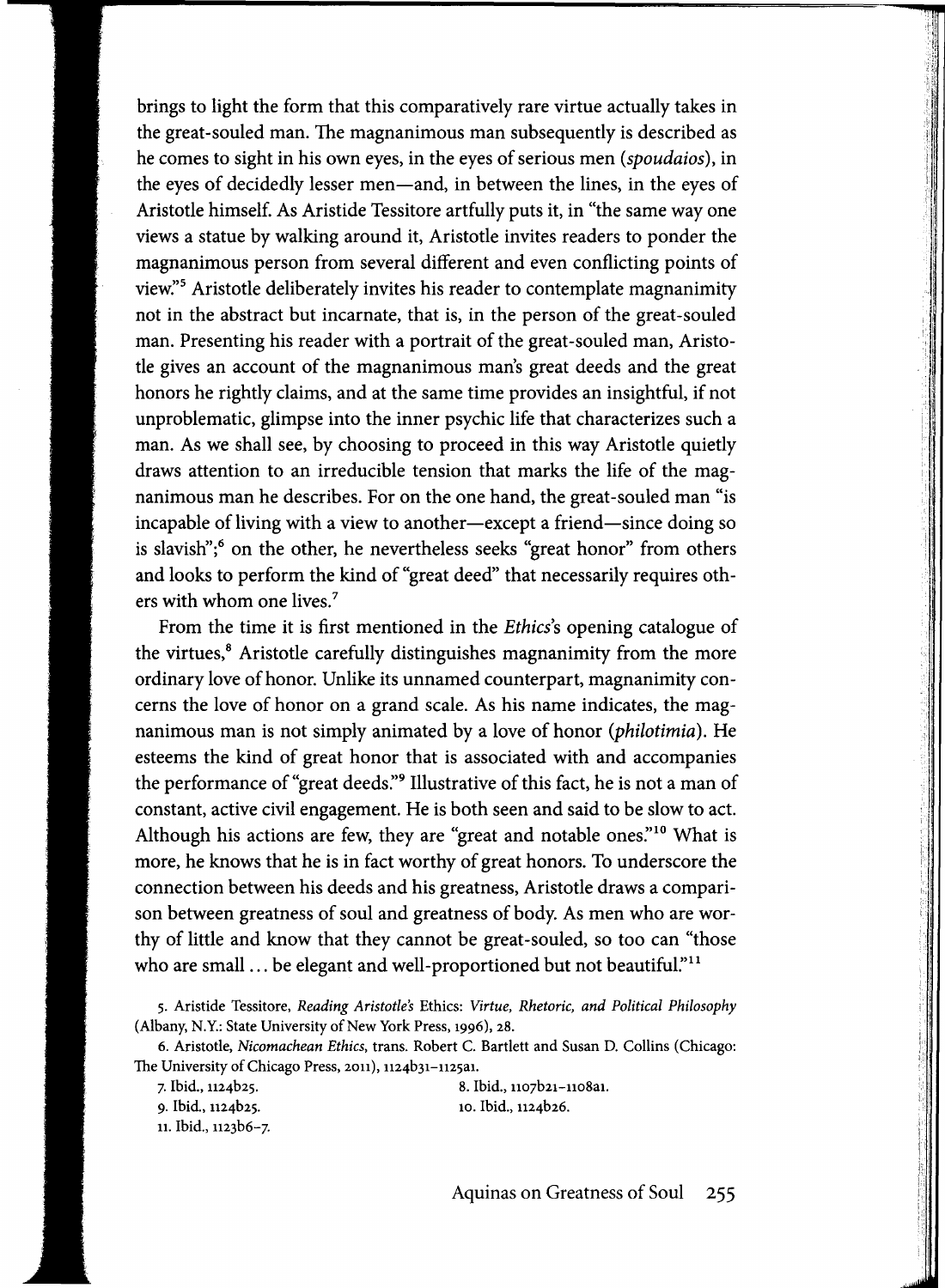Aristotle's comparison of greatness of soul and greatness of body points to a connection between the magnitude of a man's deeds and the magnanimity he possesses. At the same time, it also hints at a factor that would seem to qualify the self-sufficiency of the great-souled man. For the comparison leads one to wonder whether magnanimity depends on chance in the way that beauty is said to depend on chance. The small, after all, do not choose to be small; their body size is given to them. Could the traits that enable greatness of soul be like this? Could they be traits that men might be able to hone, like the small are capable of honing their graceful features, but whose very possession initially and ultimately depends on a gift from chance or nature or the gods?

Other problems associated with greatness of soul are indicated by Aristotle's claim that "in truth" it is difficult to be magnanimous, since "it is not possible without gentlemanliness (kalokagathia)."<sup>12</sup> A true account of greatness of soul must show that this virtue effects the humanly desirable but rare union of the beautiful or the noble *(to kalon)* and the good *(to agathon).* As Aristotle makes clear in his *Ethics* and *Politics,* the beautiful and the good traditionally are said to be united in a particular type of man, the *kalokagathos* or the gentleman. Viewed in this light, the *kalokagathos* is said to be the political man in the most proper sense of the term. In contrast to merely good men, who act virtuously for the sake of attaining such naturally good things as wealth and honor, the gentleman acts virtuously "for the sake of the noble, for this is the end of virtue."<sup>13</sup> Truly political men, the men Aristotle calls gentlemen, are quite rare. Indeed, "the majority of those engaged in politics are not correctly called political men, for they are not truly political  $\ldots$  [but] embrace this sort of life for profit and gain."<sup>14</sup> Aristotle, in not-so-subtle terms, thus emphasizes the difference between the kind of men who are "in truth" honorable and the kind of men who are commonly honored in public life. Aristotle's great-souled man thus comes to the fore as the most excellent man among political men, the great political actor or statesman *par excellence.* As such, he deserves the highest honors of men.

The great-souled man's concern with honors is qualified, however, in some decisive respects. He is neither unduly preoccupied with, nor overly pleased by, the reception of honors. Quite the contrary, he takes moderate pleasure in honors and even then only when they come from "serious human beings," since he recognizes that "there could be no honor worthy of complete virtue."<sup>15</sup> As the last phrase indicates, greatness of soul "seems to

| 12. Ibid., 1124a3–4.                                | 13. Ibid., 115b12-13.                                |
|-----------------------------------------------------|------------------------------------------------------|
| 14. Aristotle, <i>Eudemian Ethics</i> , 1216a23–27. | 15. Aristotle, <i>Nicomachean Ethics</i> , 1124a8–9. |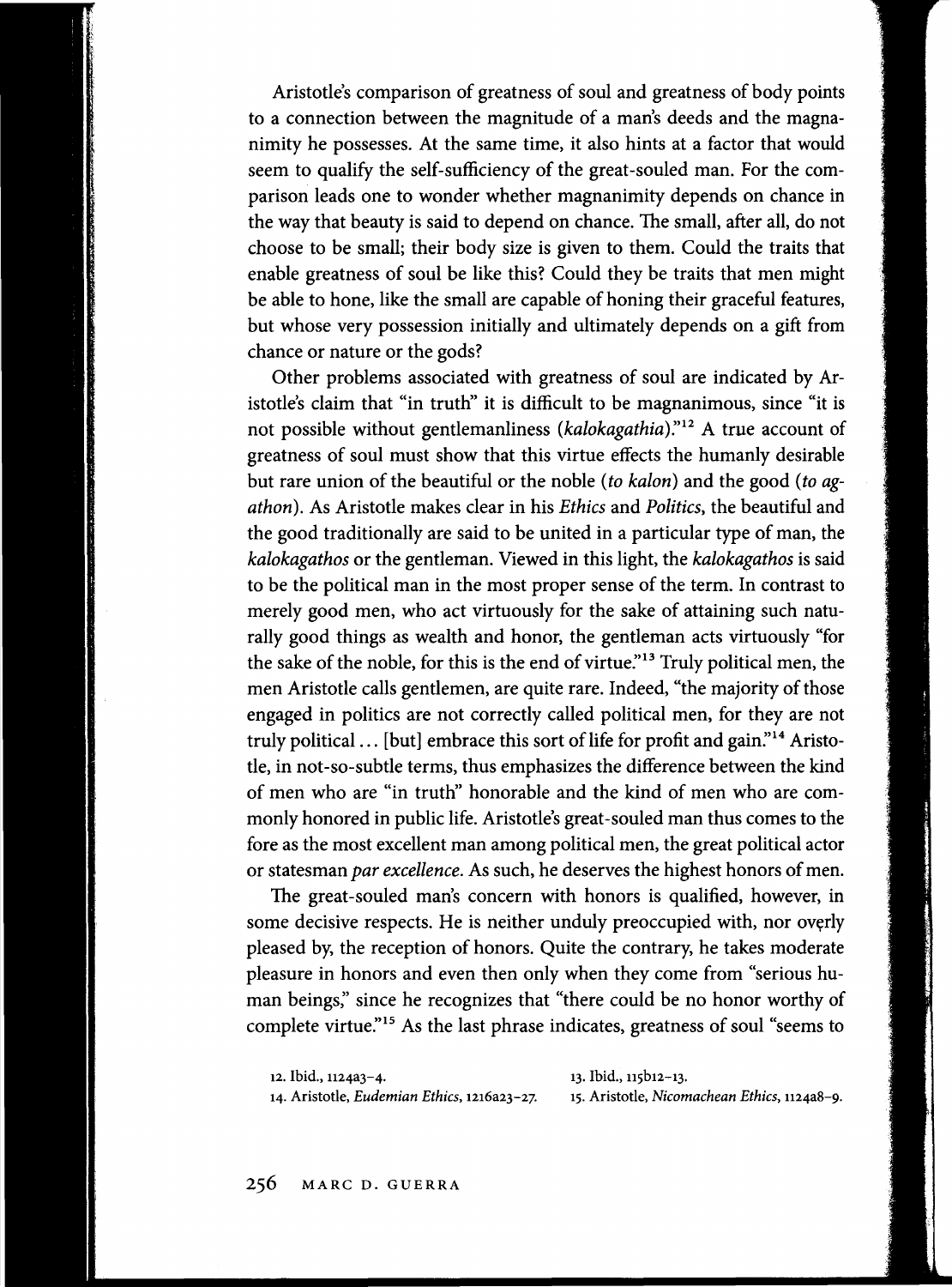be like a kind of *cosmos* of the virtues."<sup>16</sup> The virtue of magnanimity seems to adorn the other virtues; it appears as the peak of moral virtue, a rare but recognizable form of excellence that the great-souled man wears on his head like a crown. Somewhat perplexingly, however, the reference to magnanimity being a *cosmos* also suggests that it is an ordered "whole" that comprehends all the virtues. Aristotle adds yet another piece to this puzzle by intimating that magnanimity by all accounts seems to include "what is great in each virtue.<sup>"17</sup> The likening of greatness of soul to a *cosmos* thus calls attention to an ambiguity concerning that virtue's treatment in the *Eth* ics. While the question of whether it crowns or comprehends all of the other virtues remains unclear, Aristotle nevertheless suggests that the virtue of magnanimity is a complete or comprehensive virtue.

Greatness of soul is the first of three moral virtues, the other two being justice and prudence, that Aristotle suggests are comprehensive in character. Juxtaposing Aristotle's accounts of the comprehensive virtues of magnanimity in Book IV and justice in Book V brings to light a tension that apparently plagues the life of the great-souled man. Like greatness of soul, justice also "is often held" to be "the greatest of the virtues."<sup>18</sup> Aristotle distinguishes between two senses of justice. In its comprehensive sense, the virtue of justice includes all of the moral virtues.<sup>19</sup> It represents "not a part of virtue but the whole of virtue."<sup>20</sup> Understood in this way, justice is associated with law-abidingness.<sup>21</sup> But in its more narrow sense, justice designates a particular virtue. Justice understood in this way denotes a concern with the equal *(to ison).* It reflects a specific form that justice can, and to some extent does, take in regimes.

The initial equation of complete or comprehensive justice with the virtue oflaw-abidingness, however, proves to be problematic upon closer scrutiny. For Aristotle further draws a distinction between what is "just unqualifiedly (to haplos dikaion)" and what is just in "the political sense."<sup>22</sup> Political life necessarily cobbles together the natural and the conventional: "of the just in the political sense, one part is natural, the other, conventional."<sup>23</sup> Governing free and equal men who share a common life together and who are capable of "ruling and being ruled" in turn, the type of justice one finds embodied in the laws of actual cities, ultimately falls short of the kind of justice that would inform "the best regime," the regime "in accord with na-

16. Ibid., 1124a1-2. 18. Ibid., 1129b29. 20. Ibid., 113oa8-10. 22. Ibid., 1134a24-26.

 $\overline{ }$ 

*l* 

17· Ibid., 1123b30. 19. Ibid., 1129b25-30. 21. Ibid., 1129b19-25. 23. Ibid., 1134b18-19.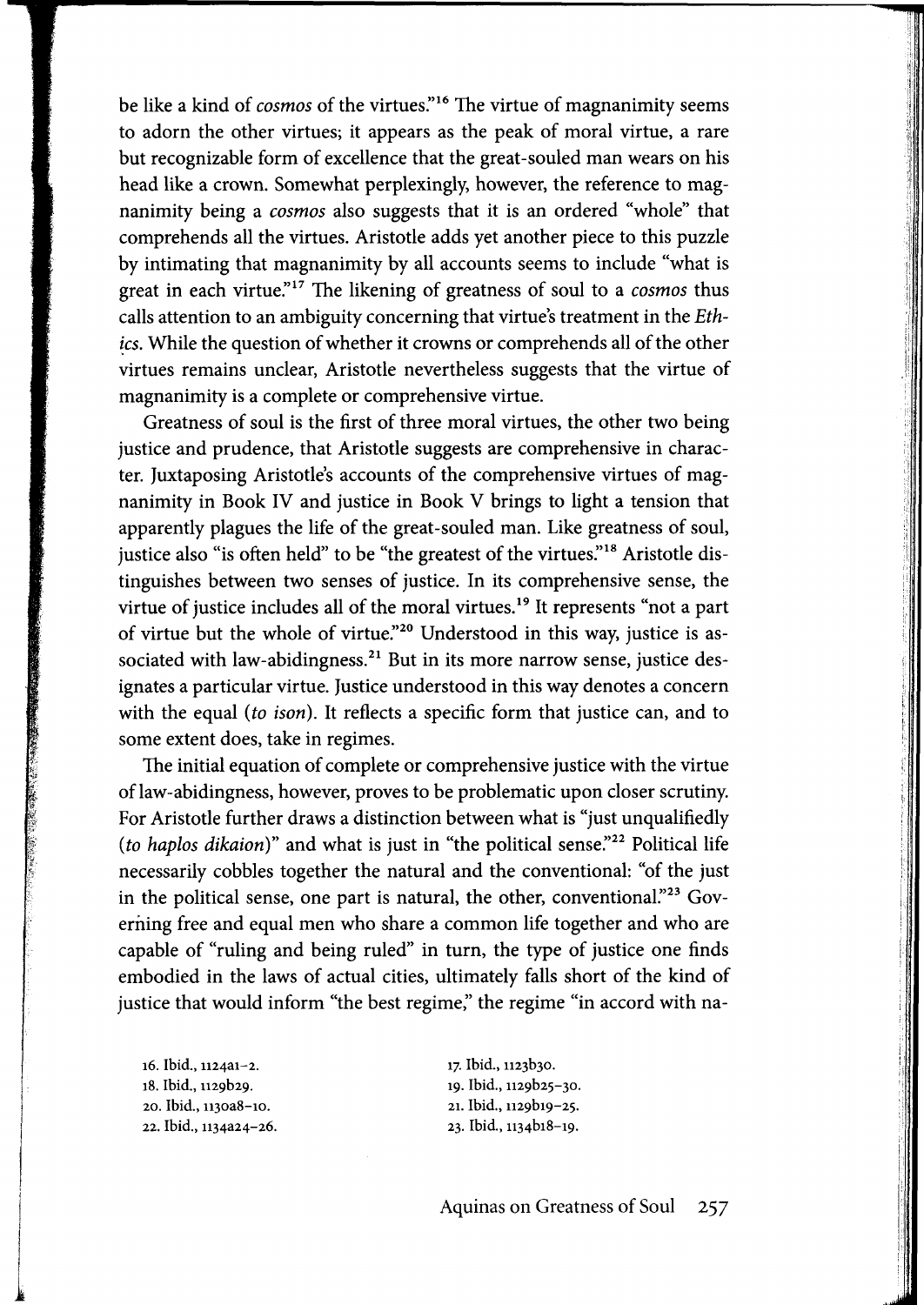ture."<sup>24</sup> Political justice, in other words, cannot perfectly achieve the lofty goals demanded by a strict adherence to justice. And yet it does allow for a way of life-and hence a place in nature, namely, the city-where men can (most perfectly) cultivate the excellences of their given nature. Both "in living together and in sharing in speeches and actions,"<sup>25</sup> political life points to a natural end that transcends the real but humanly limited good of "mere life," that is, a life lived for self-preservation. Inasmuch as it provides the indispensable floorboards and some of the walling—but not the ceilings<sup>26</sup> of citizens' and statesmen's aspirations to excellence, political justice helps secure the grounds of political life's humanizing pursuit of the just and the noble. <sup>27</sup>

I .1

● ののことを、そのことを、このことを、このことを、このことを、このことを、このことを、このことを、このことを、このことを、このことを、このことを、このことを、このことを、このことを、このことを、このことを、このことを、このことを、このことを、このことを、このことを、このことを、

Whereas the justice operative in actual regimes seeks to rule the mutual relations between free and equal citizens, magnanimity points not to an established equality among citizens but rather to a great and important difference between them. It is the virtue of the man whose special form of greatness recognizably elevates him above his fellow citizens. Juxtaposing the "two virtues," Ronna Burger perceptively observes, expresses "two independent principles-the just as a principle of equalization and the *kalon* as a principle of distinction—each of which, in its claim to represent the whole of ethical virtue, stands in potential conflict with the other:'28 This is reflected in the *Politics's* discussion of the problem raised by the presence of a man of outstanding virtue, whose very presence in the city raises the question of whether he should be allowed to rule or should be ostracized. Viewed together, Aristotle's treatments of the comprehensive virtues of magnanimity and justice permit his reader to reflect upon the twin peaks of moral virtue from two related perspectives, namely, in terms of the most preeminent citizens within actual regimes and in terms of the way of life that binds all citizens and statesmen together in cities.

The complicated relation that the magnanimous man has with his fellow citizens is further analyzed in Aristotle's treatment of magnanimity in the *Posterior Analytics.* In that work, Aristotle brings up magnanimity amidst a discussion of the use of equivocal terms. This virtue is used there to illustrate such an equivocation. Aristotle juxtaposes, on the one hand, Alcibiades, Achilles, and Ajax-real and poetically portrayed political men who

26. See Leo Strauss, "On Natural Law;' in *Studies in Platonic Political Philosophy,* ed. Thomas Pangle (Chicago: University of Chicago Press, 1983), 140.

27. Aristotle, *Nicomachean Ethics,* 1094b13.

28. Ronna Burger, *Aristotle's Dialogue with Socrates: On the* Nicomachean Ethics (Chicago: University of Chicago Press, 2008), 84.

<sup>24.</sup> Ibid., 1135a5.

<sup>25.</sup> Ibid., 1126b11-12.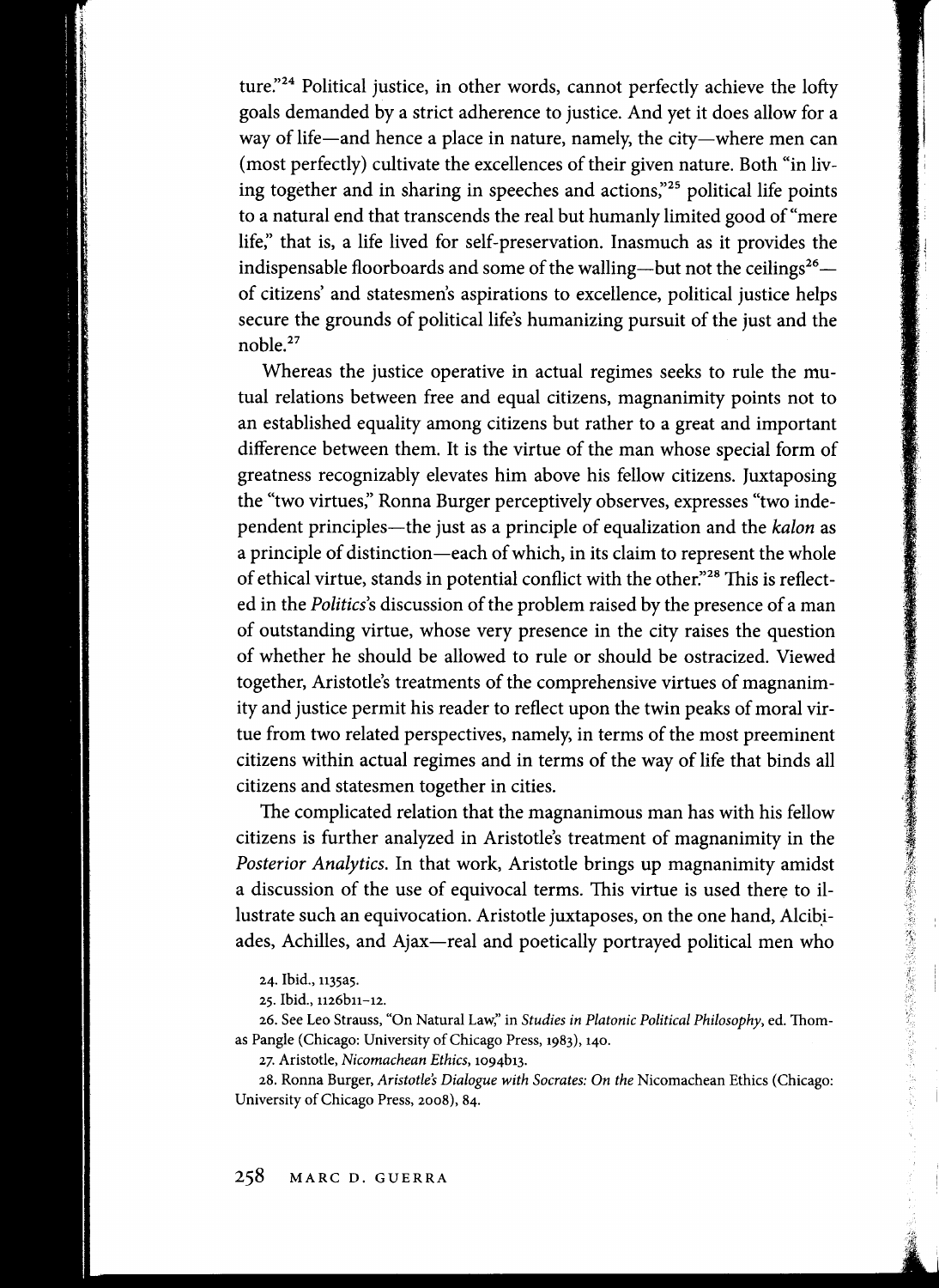performed great deeds on the battlefield and who were unwilling to succumb to political dishonor (to the point that their unwillingness to suffer dishonor finally pitted them against their fellow soldiers or citizens), $29$  with Lysander and Socrates, on the other, two men who remained "unaffected by good and bad fortune."<sup>30</sup> Of the five men mentioned here, Socrates alone failed to distinguish himself in political life. If Socrates is a model of magnanimity, he is not a particularly political model, at least as that term is generally understood and used in the *Ethics's* account of greatness of soul.

Aristotle's remarks in the *Posterior Analytics* raise the specter of a form of greatness of soul that is not explicitly political but instead unmistakably 'philosophic. Like its political counterpart, the possession of philosophic magnanimity would seem to engender an uneasy relationship between its possessor and his fellow citizens. Despite his claim to be a good-perhaps even the best of-citizens, Socrates's fate resoundingly testifies to the conflict the citizens of democratic Athens believed they had with the philosopher. Yet it also seems that, to the extent that Socrates understood philosophic greatness of soul and the good it pursues to be informed by an order that transcends the horizons of the moral and political life, it enabled him not to call direct attention to the distance that separated him from his fellow citizens. Socrates, we should recall, was famous for his use of irony. Although the depreciation of one's own abilities and worth can be a vice, the studied, ironic understatement of one's true greatness, a practice Aristotle explicitly identifies with Socrates, can be a "refined" and effective way of avoiding the ire of others who take exception to one who appears pretentious. 31

Aristotle brings Book IV's treatment of magnanimity to a close by describing a series of traits that seem to characterize the magnanimous man as magnanimous man. What we could call "the surface presentation" of these traits casts many of them in a less than flattering light. Aristotle here does not go out of his way to soften this impression. Some of these traits appear to be amusing. The magnanimous man is said to speak in a deep, firm voice and possess a slow, deliberate gait. Other traits amplify the impression that the great-souled man consciously maintains a remarkably attenuated connection to those with whom he must live. He, for instance, remembers the favors he has done for others, but "not those that have been done" for him. 32 Still other traits call into question the limits of viewing human beings and

<sup>29.</sup> See Tessitore, *Reading Aristotle's* Ethics, 32-33.

<sup>30.</sup> Aristotle, *Posterior Analytics,* 97b25.

<sup>3</sup>i. Aristotle, *Nicomachean Ethics,* u27b25-26.

<sup>32.</sup> Ibid., u24b14-15.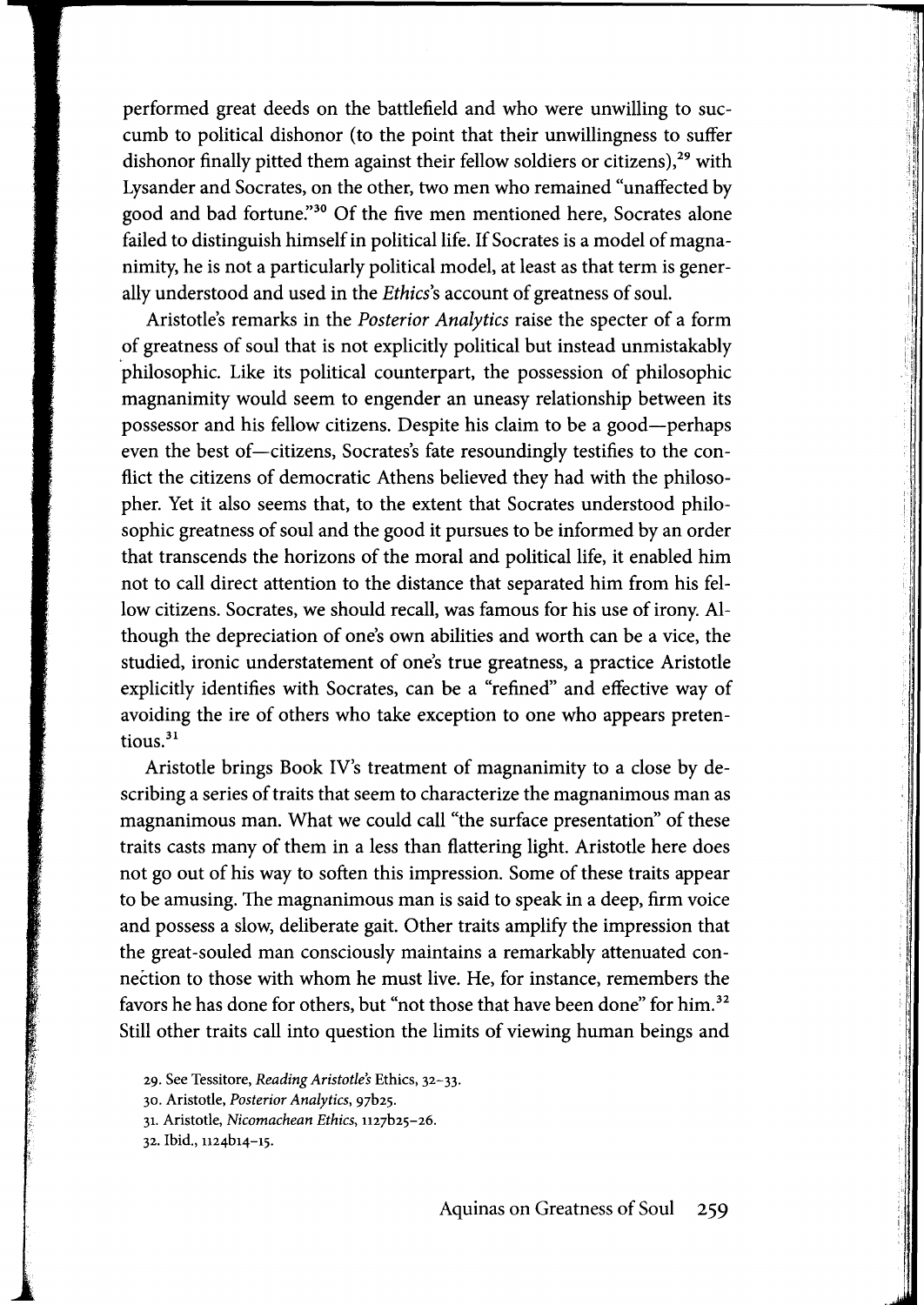the life of virtue simply within the moral/political horizon. Aristotle states that the magnanimous man is not prone to feel admiration<sup>33</sup> and that in his view "nothing is great."<sup>34</sup> On this score, Book IV's magnanimous man proves to be further unlike the Socrates spoken of in the *Posterior Analytics*  whose capacity for admiration is connected to his ability, as Aristophanes and Plato note, to wonder about the things "aloft." As if to further emphasize this fact, Aristotle remarks that the great-souled man chooses to possess "beautiful and useless things more than useful and beneficial ones, for this is more the mark of a self-sufficient person" *(autarchia). <sup>35</sup>*

The magnanimous man's belief in his own self-sufficiency, that is, his belief that he is a whole unto himself, moves him away from the demands of both justice and truth. While relating that the great-souled man fails to remember the good deeds that others have done for him, Aristotle invokes the Homeric images of Thetis and Zeus. Thetis did not remind Zeus, the king of the gods, of the favors she had done for him.<sup>36</sup> That would have displeased him, by bringing before him evidence of his need for others. The magnanimous man's belief in his Zeus-like self-sufficiency proves to be as untrue of him as it is of the Olympian god himself. It is tenable only as long as the great-souled man chooses to ignore the fact that he is dependent upon the city he inhabits and, by extension, upon his fellow citizens, for the very venue in which he can put his particular form of virtue on display. In this respect he *is* reminiscent of Aristophanes's Socrates, inasmuch as the magnanimous man too is depicted as being radically unappreciative of the social, moral, and political preconditions that allow for his particular way of life. Moreover, the magnanimous man's belief in his own self-sufficiency requires him to deny the role that chance seems to play in the exercise of magnanimity: for the exercise of greatness of soul necessarily requires one to live in a place and at a time when great deeds are both needed and can be performed. In short, as Robert Faulkner eloquently points out, Aristotle allows us to see how the "great-souled forget their dependence and, like Shakespeare's Caesar, incline to imagine themselves gods."<sup>37</sup>

The account of magnanimity given in the *Ethics* thus cuts both ways. Insofar as it invites us to reflect upon the magnanimous man as he actually comes to sight in political life, the reader is able to catch a glimpse of the full array of qualities and tensions that typify such a man. This is one of the great strengths of Aristotle's presentation of magnanimity in Book IV of the *Ethics.* 

35. Ibid., 1125a11-12. 36. See Homer, *Iliad,* I, 503-4.

37. Robert Faulkner, The *Case for Greatness: Honorable Ambition and Its Critics* (New Haven, Conn.: Yale University Press, 2007), 42.

<sup>33.</sup> Ibid., 1125a2-3. 34. Ibid., 1125a4.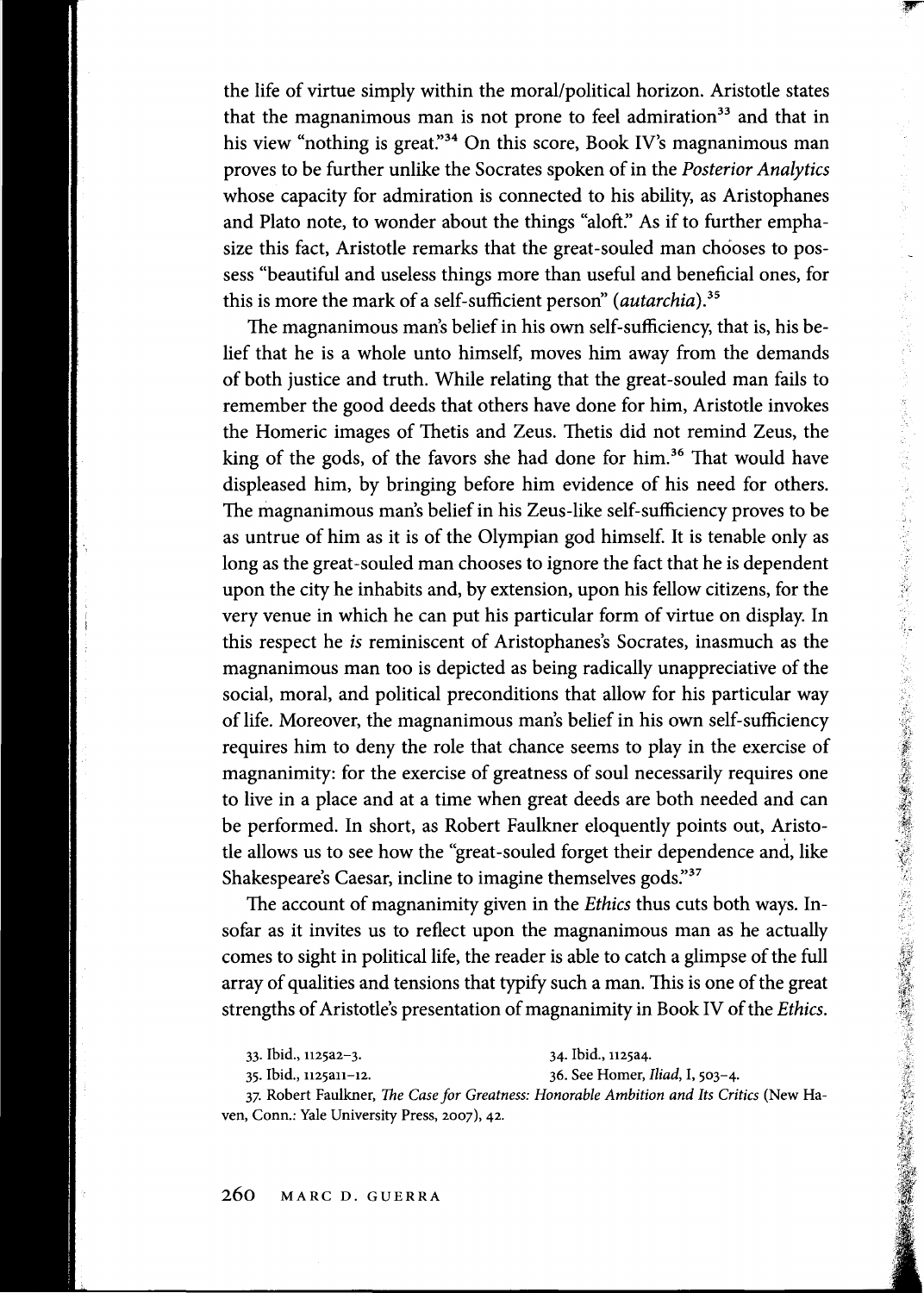Aristotle's complex portrayal of the great-souled man simultaneously elicits our admiration for this rare man's qualities and deeds, even as it lays bare, and forces us to recoil from, those bumptious and problematic characteristics that mark the lives of the magnanimous men one encounters in political life.

In his commentary on Aristotle's *Nicomachean Ethics,* Aquinas does not pass over in silence the less attractive features of Aristotle's portrait of the magnanimous man.<sup>38</sup> For the most part, he carefully explicates the surface argument of Aristotle's text. He does, however, conspicuously smooth out some of this character's more noticeable rough edges. That Aquinas consistently does so indicates that he is well aware of what he is doing in the commentary. The tactic that he takes in this work is in keeping with his acknowledged effort in the *Summa theologiae* to reflect upon the virtue of magnanimity not principally as it comes to sight in the person of the *Ethic's*  great-souled man, but rather in a context that is not as studiously limited to 'the moral and intellectual confines that characterize the city and political life as such. His argument quietly but firmly has the overall effect of minimizing the opportunity for the political order to arrogate to itself the sole horizon or responsibility to determine the content of moral virtue. The thrust behind this approach is captured by Aquinas's remark in his commentary, which finds no exact parallel in the *Ethics,* that the magnanimous man's "whole attention is taken up with the goods of the community and  $God."39$ 

Aquinas's effort to widen the sphere in which magnanimity *(magnanimitas)* is viewed vividly comes to sight in his comments on Aristotle's claim that the magnanimous man thinks nothing great and is not prone to admiration. Whereas Aristotle had left it at saying that "nothing is great" to the magnanimous man, Aquinas remarks that "there is nothing great for him among the things that can happen *externally,* because his whole life is busy with internal goods, which are truly great."<sup>40</sup> This statement is in keeping with his general tendency in this commentary to affirm and maintain the great-souled man's capacity to discriminate between "external" and "internal" goods. For example, when Aristotle asks, "why would someone to whom nothing is great do anything shameful,"<sup>41</sup> Aquinas remarks that the great-souled man "does not place so great a value on any external thing

: i

 $\cdot$ 

<sup>38.</sup> Aquinas, *Commentary on Aristotle's* Nicomachean Ethics, trans. C. I. Litzinger (Notre Dame, Ind.: Dumb Ox Books, 1993), 171-82.

<sup>39.</sup> Ibid., 779.

<sup>40.</sup> Ibid.,  $777$ .

<sup>41.</sup> Aristotle, *Nicomachean Ethics,* 1123b32.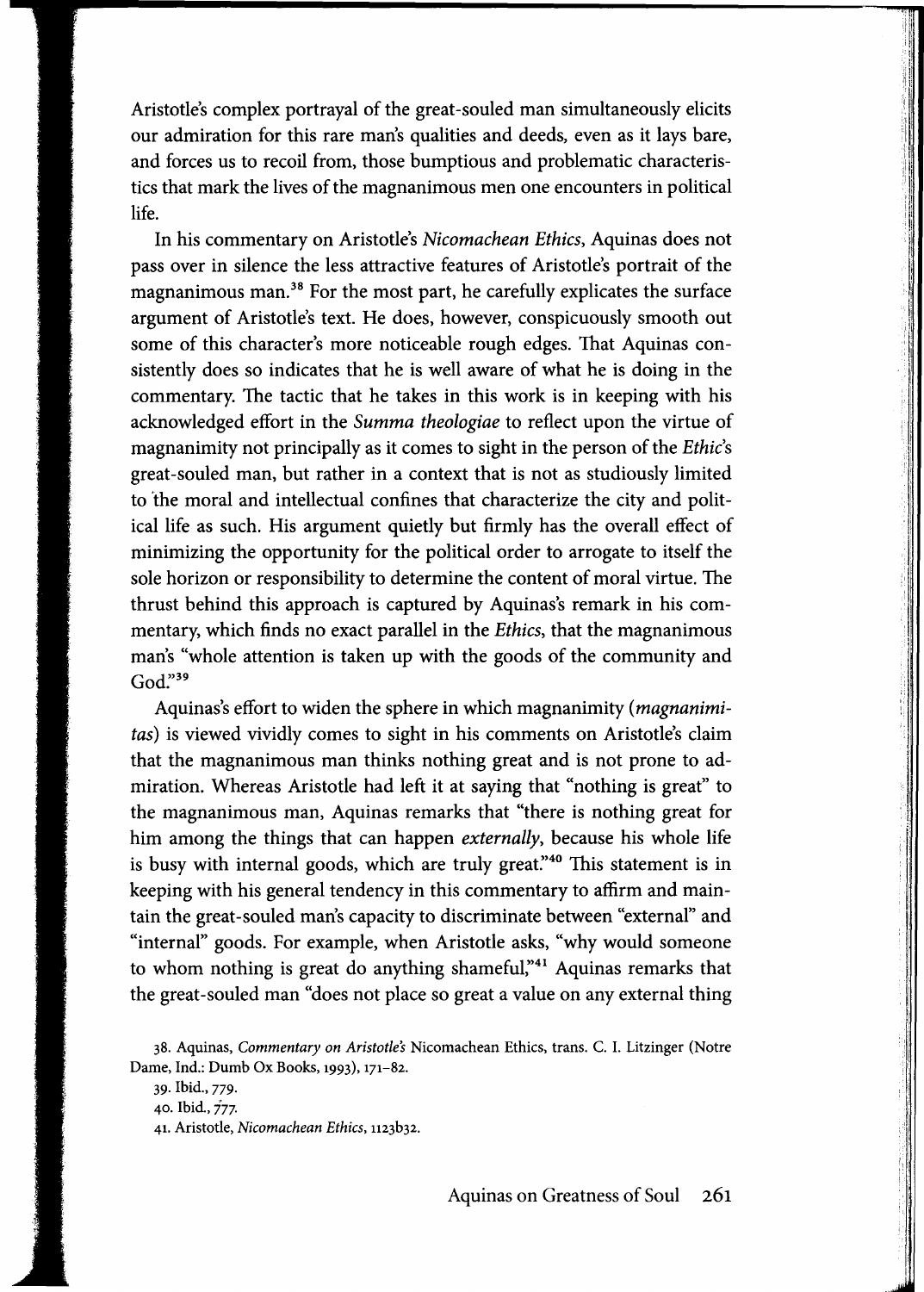*(rem exteriorem)* that he would wish to do a shameful action for it."<sup>42</sup> Along similar lines, when Aristotle notes that the magnanimous man's deep and steady voice and deliberate and measured walk reflect the fact that one who thinks nothing great does not get excited, Aquinas states that the greatsouled man "holds nothing external of value."<sup>43</sup> To be sure, the magnanimous man found in Book IV of the *Ethics* is genuinely concerned with what Aquinas here refers to as internal goods. The great-souled man is repeatedly said to be drawn to and actively to pursue virtue, the *kalon* and the good. But it cannot be overlooked that in the cases mentioned above, Aquinas consistently chooses to accentuate the great-souled man's active discrimination between external and internal goods in a way that Aristotle, for whatever reason, chooses not to accentuate in the corresponding passages in the *Ethics.* 

Aristotle, as well as Plato's Socrates, affirms that philosophy begins in wonder.<sup>44</sup> Wonder is the spark that ignites a life that pursues an activity, the contemplation of *something greater than one's self*, namely, "the whole," that is ultimately done for its own sake. In contrast to his reference to Socrates in the *Posterior Analytics,* Aristotle in Book IV of the *Ethics* remains silent about the magnanimous man's interest in, or actual pursuit of, philosophic activities. His incapacity to wonder in fact would argue against it. In other words, the magnanimous man appears to be a model of a particular kind of human excellence, the kind of excellence that can and ought to be pursued in political life. He excels and shines in the realm of action, more specifically, in the realm of great action.

Aristotle's announcement at the opening of Book VII of the *Ethics* that he now makes a new beginning, however, signals that the question of virtue and human flourishing needs to be examined from a different perspective, other than that of the gentleman's, if it is to be treated adequately. In the sequel, the best judge of virtue and human flourishing turns out to be the "one who engages in philosophic inquiry about politics:' Thus, somewhat unexpectedly, the political philosopher is announced as "the architect of the end with a view to which we speak of each thing as being bad or good in an unqualified sense."<sup>45</sup> It is the philosophic life-the life of Socrates, not the

42. Aquinas, *Commentary on Aristotle's* Nicomachean Ethics, 747.

43. Ibid., 782.

44. See Aristotle, *Metaphysics,* 982b12; and Plato, *Theaetetus,* 155d.

45. Aristotle, *Nicomachean Ethics,* 1152b1-3. For an account of one way in which this new beginning or "another beginning" at the opening of Book VII reverberates back on Aristotle's previous arguments in Books I-VI see my "Aristotle on Pleasure and Political Philosophy: A Study in Book VII of the *Nicomachean Ethics;' Interpretation: A Journal of Political Philosophy*  24:2 (Winter, 1997): 171-82.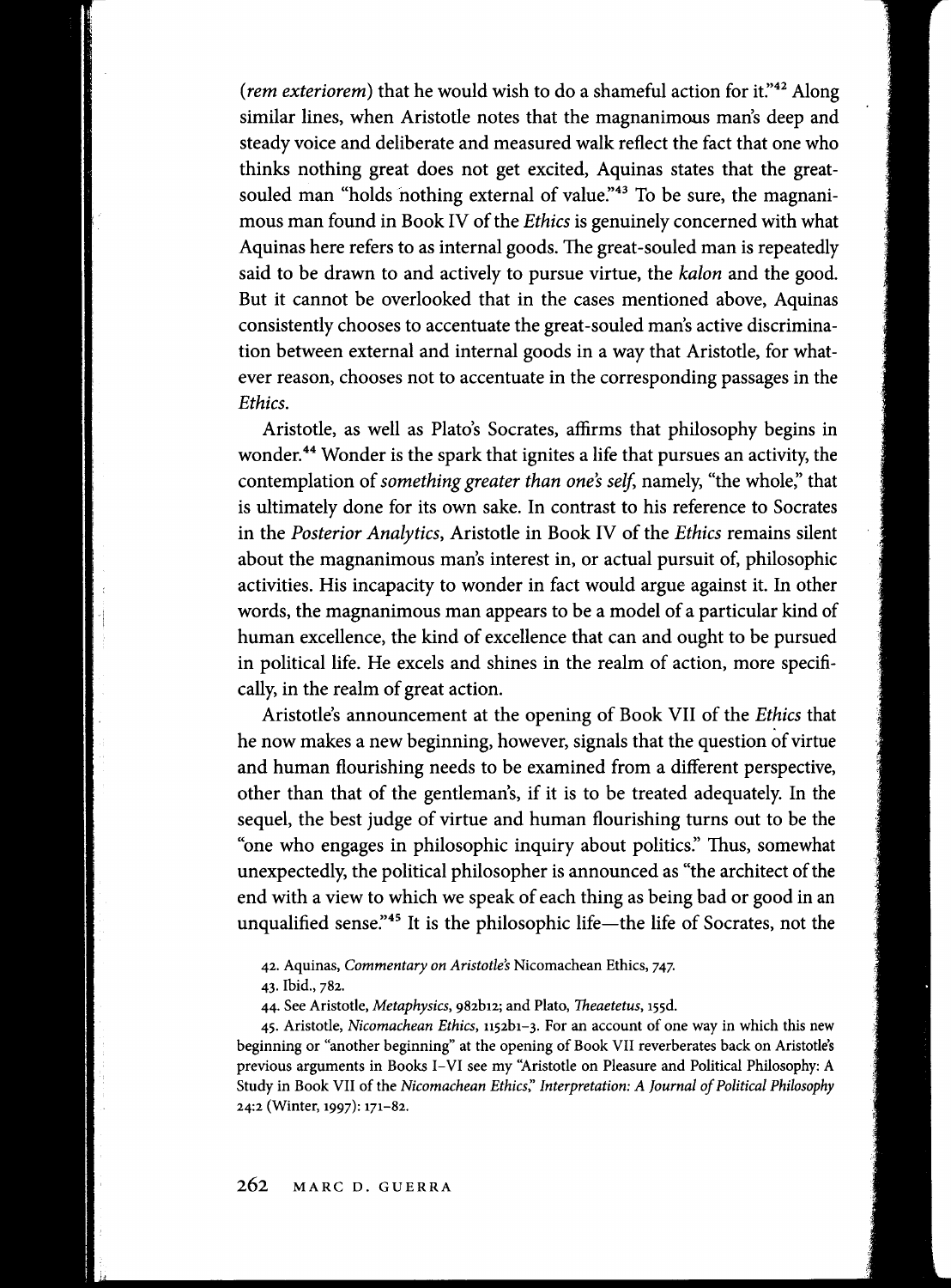life of Alcibiades or Ajax or Achilles or Lysander-that is seen to possess the greatest kind of greatness of soul. The account of virtue given in the preceding six books of the *Ethics,* Aristotle intimates at this point, must be returned to and each of its claims about the nature of virtue and happiness must now be reexamined in light of Aristotle's announced second sailing.

It is then rather remarkable that in his commentary on Book IV Aquinas indicates that the magnanimous man is prone to speculative reflection. Aquinas, as Mary Keys pointedly notes, in this case "endeavors" to paint "magnanimity in the context of a more unified, harmonious existence, indicating that greatness of soul conduces to both moral and intellectual excellence."46 Amid a discussion of pusillanimity, a vice opposed to magnanimity that inclines a man to resist engaging "in great things" rightly and "according to their dignity,"<sup>47</sup> Aquinas straightforwardly states that those who "are ignorant of their worth ... suffer ... damage to their goodness ... they abandon works of virtue and the pursuit of speculative truths, as if they were unfitted for and unequal to things of this kind."<sup>48</sup> Aquinas strongly implies that the great-souled man is not simply defined by the realm of political life, even the heights or peaks of that life's honorable pursuit of the just and the *kalon.* While undoubtedly presented only in passing, the image of greatness of soul hinted at here reflects a greater degree of wholeness or completion than the tension-ridden account of the magnanimous man that Aristotle gives in Book IV of the *Ethics.* 

Aquinas's account of magnanimity in the *Summa theologiae* leaves little doubt that he sees something inadequate, and in important respects distorting, about viewing greatness of soul predominantly in terms of the political order.<sup>49</sup> It also leaves little doubt that he reads Aristotle's account of magnanimity in Book IV of the *Ethics* as doing just this. Addressing the disposition of humility (a virtue, it should be noted, not explicitly mentioned in the *Ethics)* to moderate exaggerated and misguided hopes, Aquinas states that the Philosopher "intended to treat of virtues as directed to civic life, where the subjection of one man to another is defined according to the ordinance of the law, and is consequently a matter of legal justice."<sup>50</sup> Aquinas's own account of magnanimity in the *Summa theologiae* refuses to treat magnanimity principally in terms defined by the political order. Instead, it insists upon situating this virtue in a natural order of justice that informs political life

<sup>46.</sup> Keys, *Aquinas, Aristotle, and the Promise of the Common Good,* 151.

<sup>47.</sup> Aquinas, *Commentary on* Nicomachean Ethics, 786.

<sup>48.</sup> Ibid., 787.

<sup>49.</sup> Aquinas, ST II-II, q. 129.

<sup>50.</sup> Ibid., q. 161, a. 1, ad 5.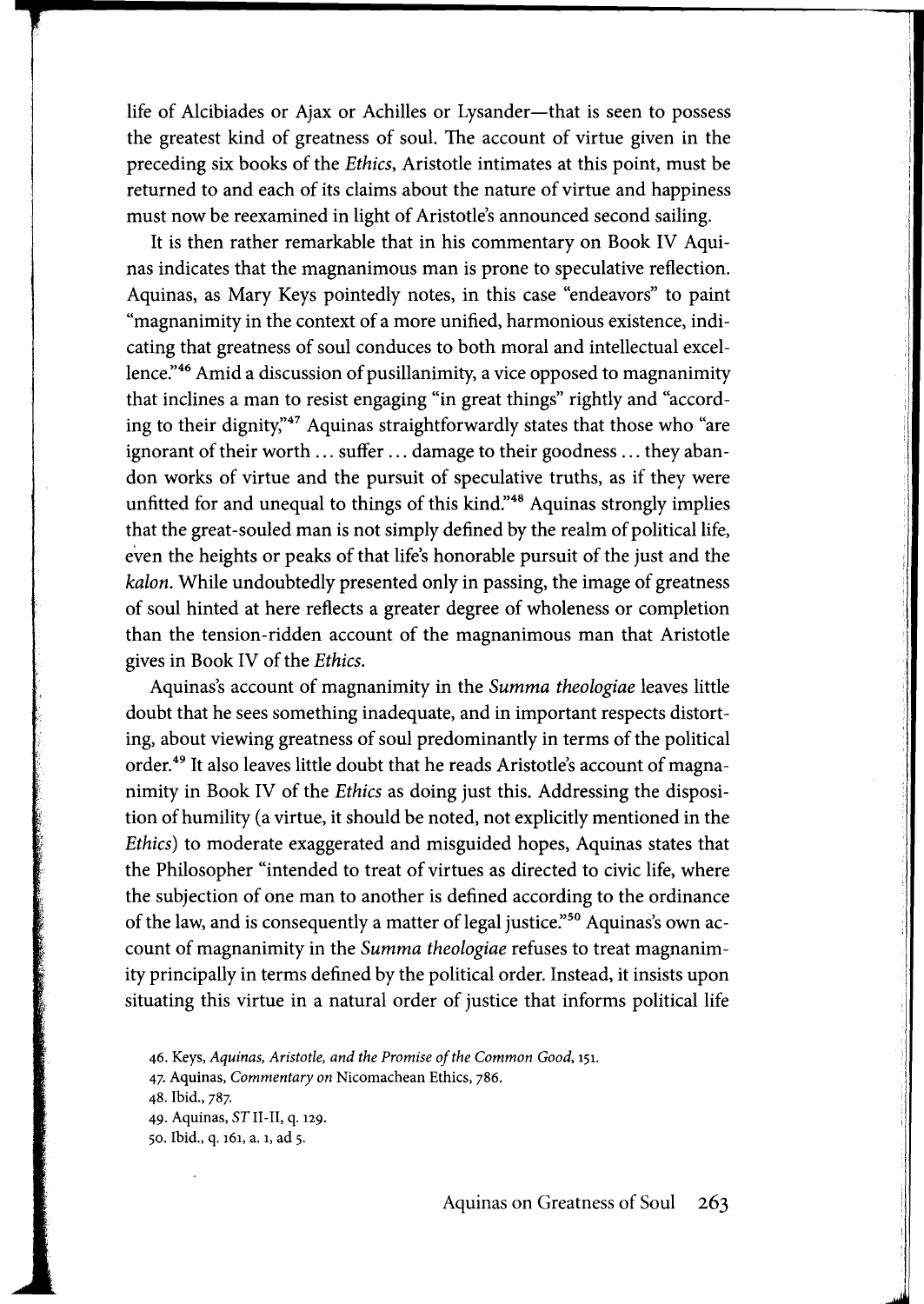even as it transcends the limits of political life. As Ernest Fortin notes, by so doing Aquinas settles the "issue between justice and magnanimity" unambiguously "in favor of justice" in a way that Aristotle in his *Ethics* does not. 51

In the *Summa theologiae,* Aquinas presents magnanimity as a part of courage or fortitude. Courage, one of the four cardinal virtues, helps perfect the irascible appetite.<sup>52</sup> By putting reason into the irascible passions, it strengthens a man's resolve to persevere in the good in the face of hardship and the "dangers of death."<sup>53</sup> Building on this line of thought, Aquinas states that magnanimity moves a man to take up great deeds and great works in the presence of formidable obstacles and perils. Furthermore, employing the classic distinction between form and matter, Aquinas affirms that "the proper matter" of the virtue of magnanimity "is great honor, and that the magnanimous man tends to such things as are deserving of honor."<sup>54</sup> Here, Aquinas's enlargement of the realm in which the magnanimous man is seen and in which he is said to act starts to become clear. The magnanimous man is explicitly said to exist within, and to be properly related to, a created natural order that transcends the legitimate but limited order that nature upholds in the life of the city. Moreover, even this is connected with the divine. Aquinas notes that there "is in man something great which he possesses through the gift of God.... Accordingly magnanimity makes a man deem himself worthy of great things in consideration of the gifts he holds from *God:'<sup>55</sup>*Viewed in this heightened light, the magnanimous man recognizes that his greatness is something given to him; it is something he possesses but for which he cannot take authorial credit.

Aquinas's magnanimous man thus understands his particular form of greatness to have its roots in a gift he has received from God. The magnanimous man recognizes this dependence as a matter of natural justice. This recognition is in keeping with the natural virtue of religion, "a moral virtue ... [that] is a part of justice."<sup>56</sup> For it belongs to the dictate of natural reason, he argues, that man recognizes that it is God "to Whom we ought to be bound as to our unfailing principle; to Whom also our choice should be resolutely directed as to our last end."<sup>57</sup> The virtue of religion, he insists, "is not a theological virtue whose object is the last end, but a moral virtue which is properly about things referred to the end."<sup>58</sup> In sharp contrast

54. Ibid., a. 2. 55. Ibid., a. 3, ad 4. 56. Ibid., q. 81, a. 5, ad 3. 57. Ibid., a. i.

58. Ibid., a. 5.

<sup>51.</sup> Ernest L. Fortin, *Classical Christianity and the Political Order: Reflections on the 1heologico-Political Problem,* ed. J. Brian Benestad (Lanham, Md.: Rowman & Littlefield, 1996), 169.

<sup>52.</sup> STl-11, q. 61. 53. *ST* 11-11, q. 129, a. 5.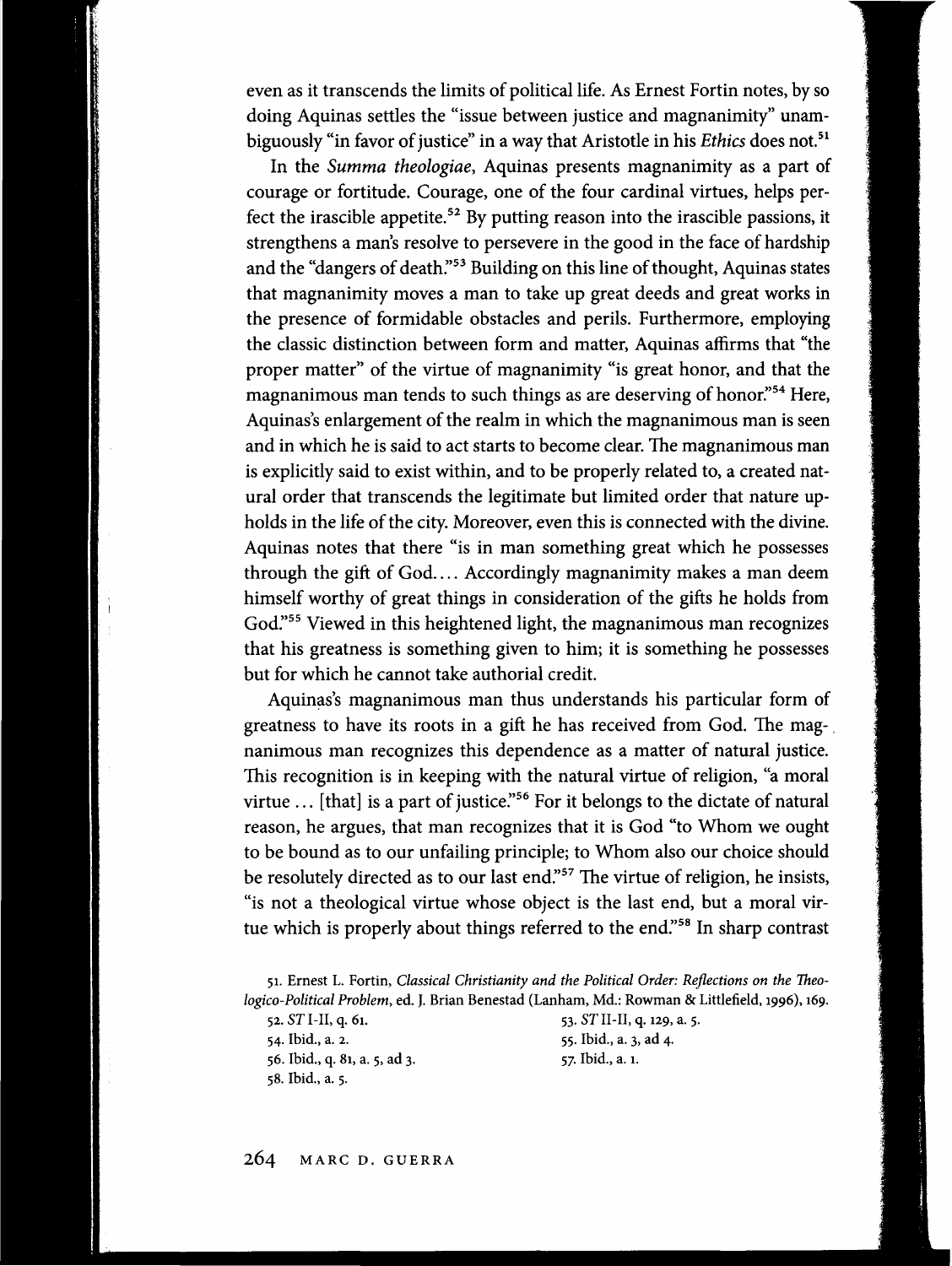to the great-souled man of Book IV of the *Ethics,* Aquinas's magnanimous man acknowledges not only a cosmos above himself, but a cosmos that is ordered by and to a Being infinitely greater than the magnanimous man himself. That acknowledgment walks hand in hand with Aquinas's claim that the Old Law's moral precept to observe the Sabbath is itself part of the natural law "in so far as it commands man to give some time to the things of God."<sup>59</sup> It also walks hand in hand with his claim that the offering of sacrifices to God is also "of the natural law" inasmuch as this act reflects "natural reason<sup>['s]"</sup> recognition that man "is subject to a higher being."<sup>60</sup>

Aquinas's magnanimous man, however, not only looks up in a way that the *Ethics's* great-souled man has great difficulty doing, he also looks around him. He recognizes that he needs "human assistance ... to provide for his own life" in a way that the Aristotelian magnanimous man's exaggerated belief in his self-sufficiency prevents him from doing.<sup>61</sup> This recognition is also demanded by justice; it is a demand of the special virtue of piety.<sup>62</sup> The virtue of piety acknowledges that "man becomes a debtor to other men in various ways, according to their various excellences and the various benefits received by them."<sup>63</sup> After God, all men, including magnanimous men, are said to owe their greatest debts to their parents and their country-not simply for the contributions that one's parents and country make to the preservation of mere life, but more importantly for their contributions to the cultivation of the good life, since the city as city "seeks the highest among all human goods, for it aims at the common, which is better and more divine than the goods of one individual."<sup>64</sup>

A full account of the ways in which the various demands of justice that Aquinas explicitly mentions in the *Summa theologiae's* thematic account of magnanimity frame his understanding of that virtue would obviously have to take into consideration the complex roles that natural law, human law, and prudence play in his rich reflections on the nature and scope of the realm of human affairs. Such a consideration goes well beyond the bounds of this chapter.<sup>65</sup> But on the basis of what has been said here it should be

| 59. ST I-II, q. 100, a. 3, ad 3. | 60. ST II-II, q. 85, a. 1. |
|----------------------------------|----------------------------|
| 61. Ibid., q. 129, a. 6, ad. 1.  | 62. Ibid., q. 101, a. 3.   |
| 63. Ibid., a. 1.                 |                            |

64. Aquinas, *Commentary on Aristotle's Politics,* trans. Ernest L. Fortin and Peter D. O'Neill, quoted from *Medieval Political Philosophy: A Sourcebook,* ed. Joseph C. Macfarland and Joshua Parens (Ithaca, N.Y.: Cornell University Press, 1991), I, 1, 11.

65. For insightful discussions of the relation between natural law, human law, and prudence in Aquinas's thought see Fortin, *Classical Christianity and the Political Order,* 151-75; 209-15; and 265-86.